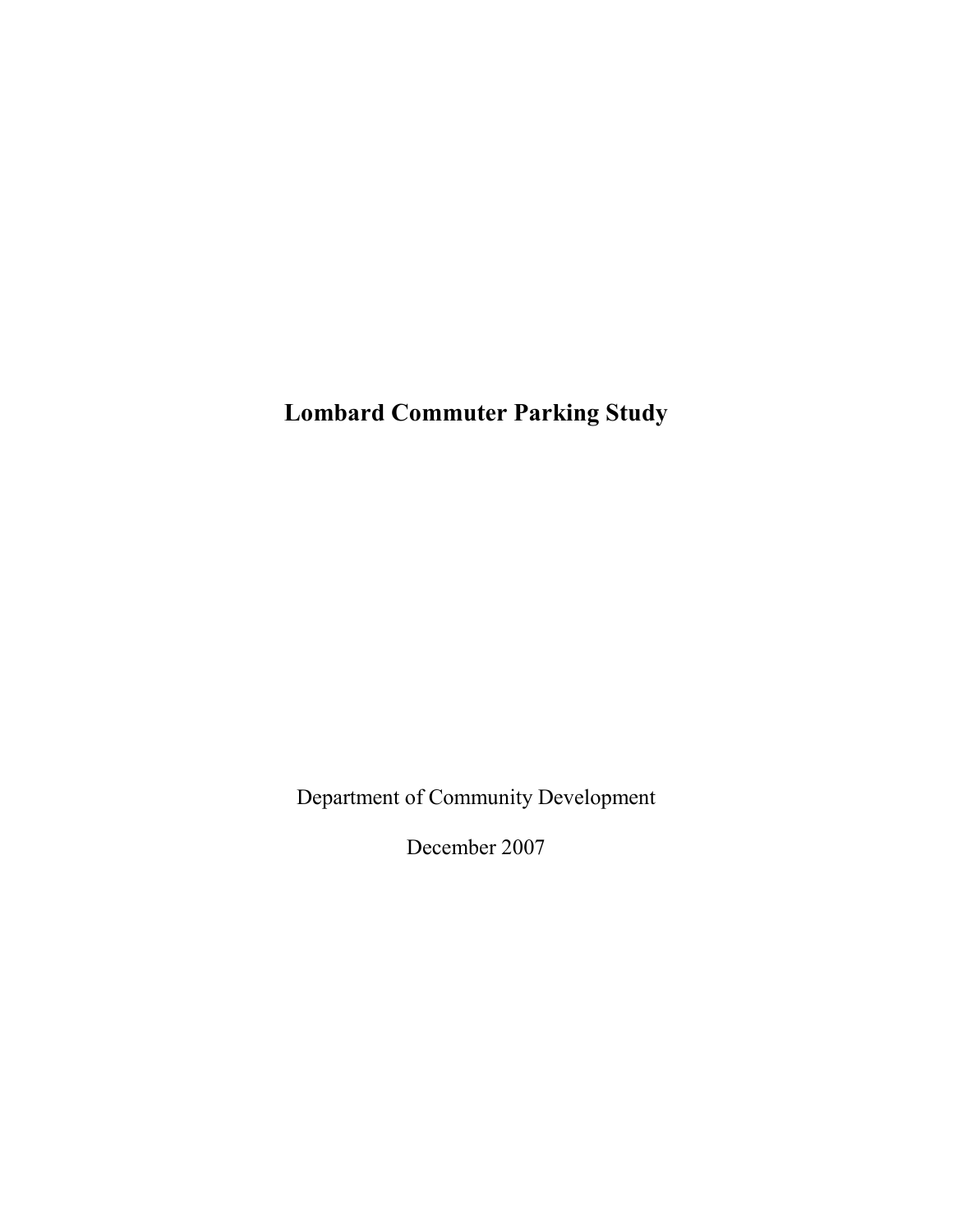# Contents:

| Appendix D: Additional Commuter Parking - Potential Locations 15 |  |
|------------------------------------------------------------------|--|
| Appendix E: Union Pacfic West Line Station Information (2002) 16 |  |
|                                                                  |  |
|                                                                  |  |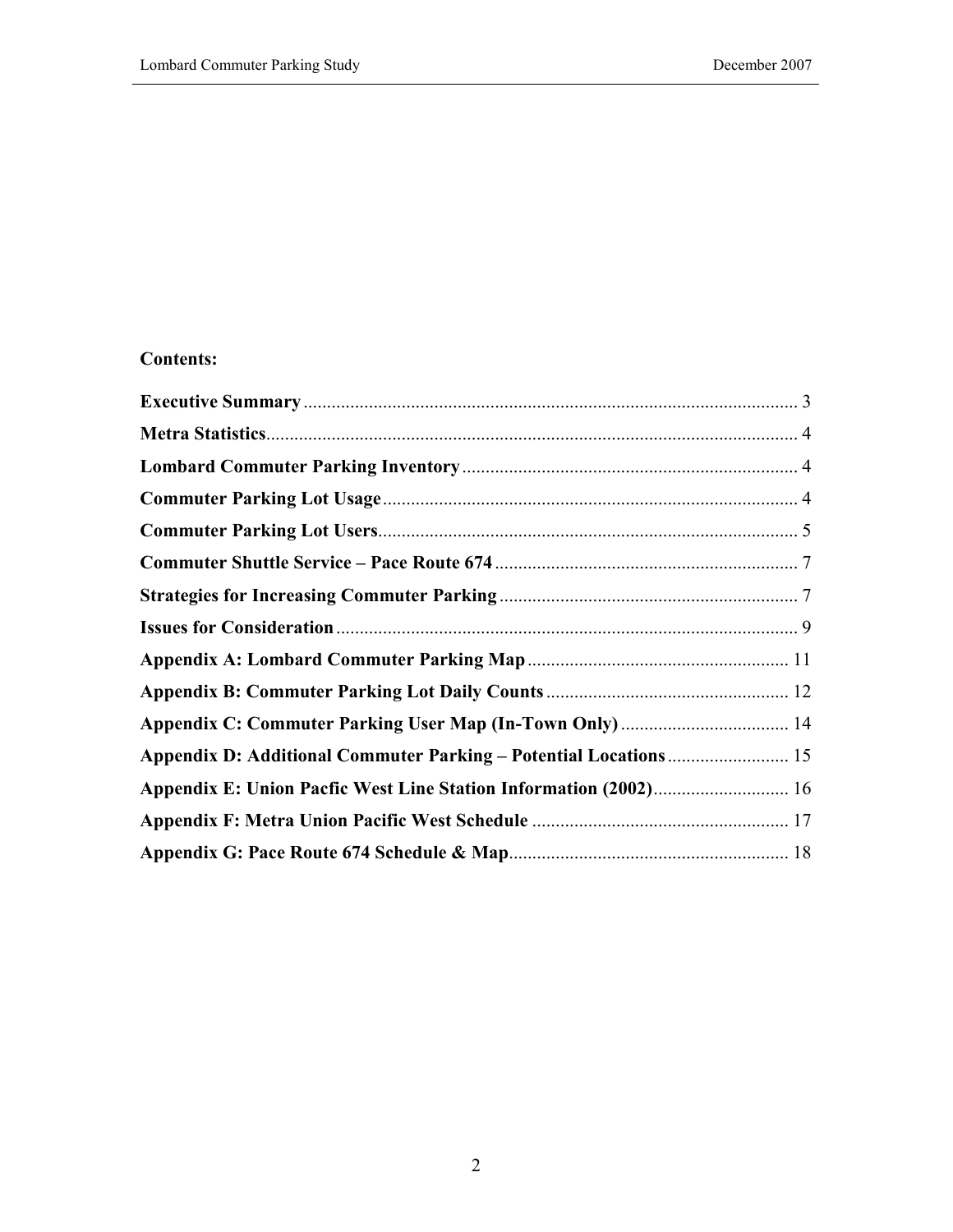#### Executive Summary

In response to concerns from residents, this study was undertaken to examine the utilization of existing commuter parking spaces and possibilities for enhancing commuter parking within Lombard. This report does not set forth specific recommendations but provides comments for the Village Board to consider when setting forth its goals and objectives.

Lombard currently has 541 commuter parking spaces that are divided between daily fee spaces and quarterly permit spaces. Staff conducted a three-day survey of Lombard's commuter lots during the morning rush period (ending at 9:00 a.m.). Daily fee spaces fill up quickly, sometimes before 8:00 a.m. However, quarterly permit spaces are still available after the morning rush hour period. Lombard residents with valid vehicle stickers account for 69% of quarterly permit holders and 61% of daily fee parking users, meaning that 37% (roughly 200) of Lombard's commuter parking spaces are used by non-residents.

As of this writing, Pace operates a commuter shuttle service from Southwest Lombard with three morning runs and three evening runs. However, this service is underutilized with only a few dozen passengers riding the bus.

Staff has identified five options for increasing commuter parking:

- 1. Construct additional commuter parking within the downtown;
- 2. Initiate a Park N Ride;
- 3. Adjust commuter parking pricing;
- 4. Convert quarterly permit lots to daily fee lots; and
- 5. Restrict use of lots by non-Lombard residents.

In making any changes to the Village's current commuter parking supply and policies, there are several significant issues that the Village Board should consider:

- 1. The amount of unmet demand for commuter parking is unknown;
- 2. The construction of additional parking takes away from the available land for private development within the downtown area;
- 3. A significant amount of commuter parking is used by commuters from outside of Lombard;
- 4. Commuter parking solutions should be long-term or permanent; and
- 5. Other communities such as Downers Grove have addresses parking needs differently, by requiring permits for nearly all commuter parking and offering a small amount of daily fee parking.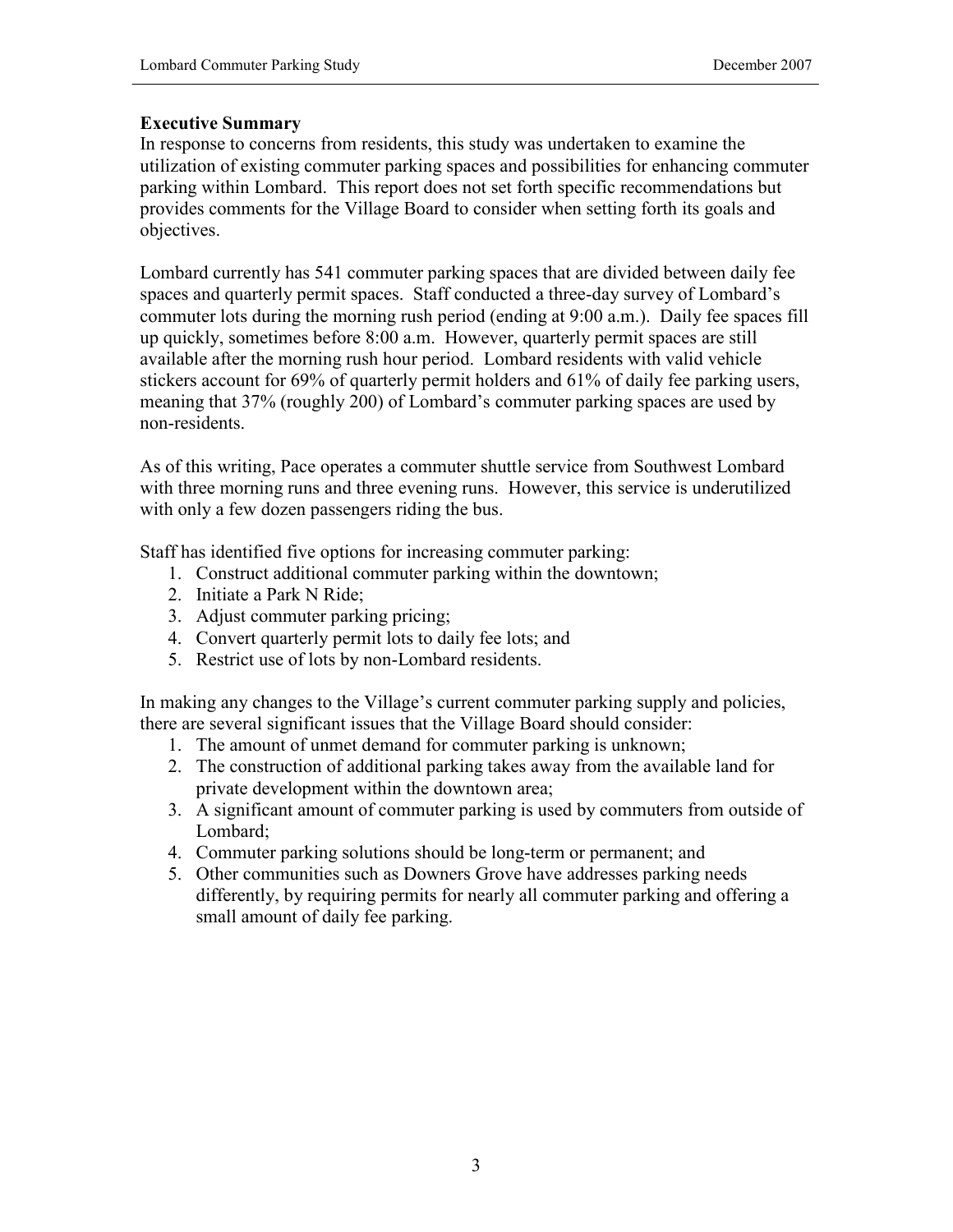#### Metra Statistics

Per Metra, the average number of daily boardings at the Lombard Metra/Union Pacific Station as of fall 2006 was 1,281. This represents a 5.6% increase over the 2002 count of 1,213, and Metra anticipates that this number will continue to grow. As of October 2007, year-to-date Metra ridership over the entire Metra system was 4% greater than in 2006.

Metra's morning rush hour service includes a total of 10 trains leaving Lombard between 5:26 a.m. and 8:45 a.m. and arriving at Ogilvie Transportation Center in Chicago between 6:10 a.m. and 9:28 a.m. (Metra defines the morning peak as including all trains that arrive in Chicago prior to 9:30 a.m.)

# Lombard Commuter Parking Inventory

The Village of Lombard operates three quarterly permit lots and five daily fee lots for commuter parking purposes, offering a total of 541 spaces. This includes 532 standard spaces, one motorcycle space, and nine accessible spaces.

# Quarterly Permit Parking

The Village's 116 quarterly permit spaces are divided between the Park/Elizabeth lot (61 standard spaces, 6 accessible spaces) immediately north of the railroad tracks, the St. Charles Road lot (42 standard spaces) west of Fire Station One, and the Premium lot (7 standard spaces, 1 accessible space) at 100 S. Main Street.

Permits are sold quarterly and are first made available to current permit holders. After that time, any permits still available are allowed to be purchased on a first-come, firstserve basis. Permits can be renewed through the mail or in person at the Village Hall. New permits must be purchased in person at the Village Hall, located at 255 E. Wilson. To purchase a commuter parking permit, an Application for Commuter Parking Permit must be completed including vehicle information and license plate number. In addition, Lombard residents must have current Village of Lombard vehicle stickers on all vehicles registered in the applicant's name and to the applicant's address. The charge for a quarterly permit is \$75 for Park/Elizabeth and St. Charles Road, and \$150 for the Premium lot. All permits routinely sell out by the first day of each quarter.

#### Daily Fee Parking

A total of 425 daily fee spaces area available daily on a first-come, first-serve basis for a fee of \$1.25. These are found at Parkside West (92 standard spaces, 4 accessible spaces), Parkside East (97 standard spaces, 1 motorcycle space), Hammerschmidt (113 standard spaces), Maple Street (28 standard spaces) and the 101 S. Main Street lot (91 standard spaces). There is no fee to park in the accessible spaces at Parkside West.

# Commuter Parking Lot Usage

On November 13, 14, and 16, 2007, staff inspected each commuter lot to ascertain how quickly the lots fill on a daily basis. A Tuesday, Wednesday, and Friday were chosen to obtain a representative sample, and six counts were made of each lot throughout the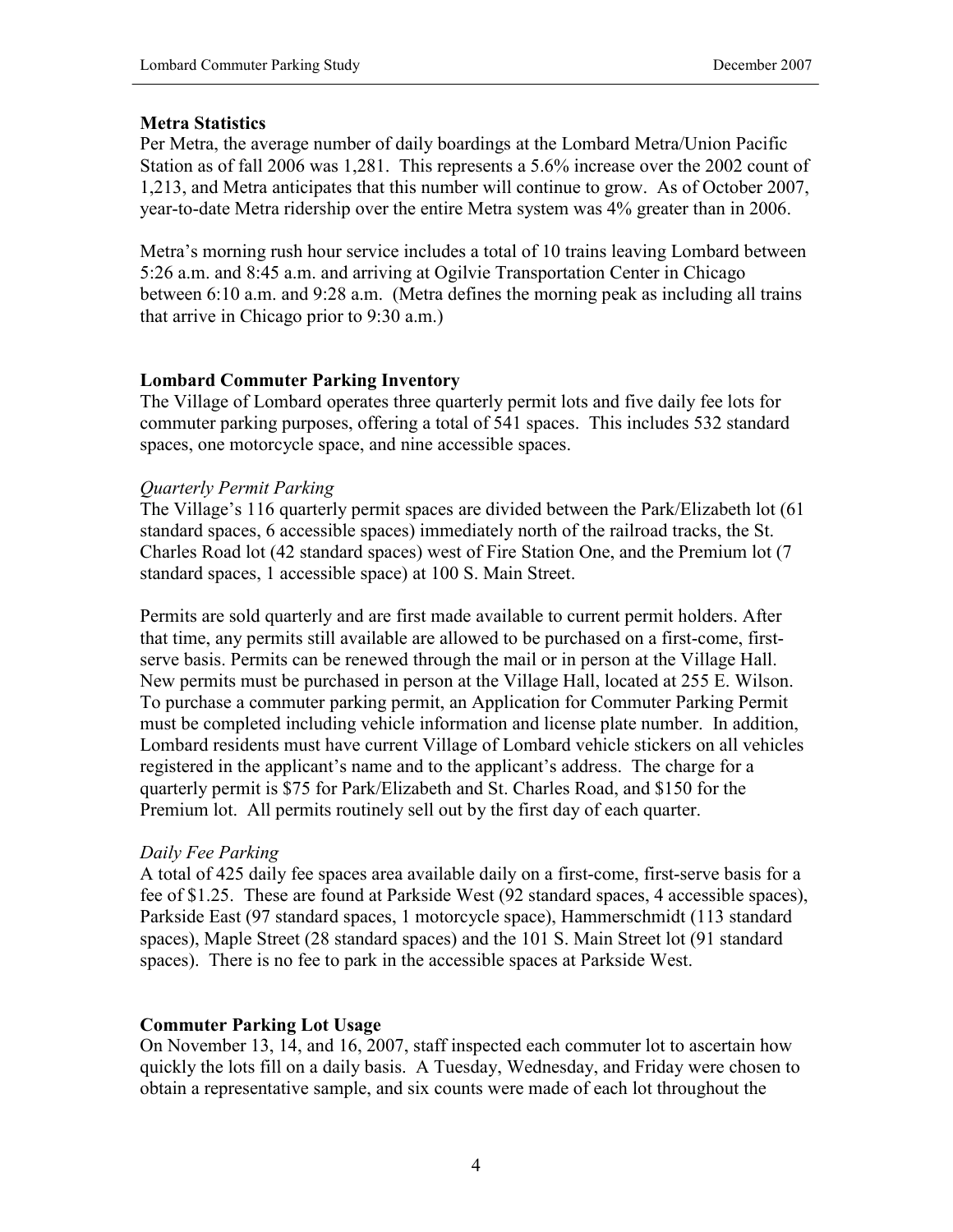morning rush hour period. Although the lots were expected to have less demand on Friday, the number of available spaces observed on this particularly Friday may be artificially high due to people taking time off for the upcoming Thanksgiving holiday.

The following tables summarize the number of parking spaces available in each type of parking lot at each specified interval. In general, the daily fee spaces fill up quickly (before 8:00 a.m. on Tuesday), but there are still a number of quarterly permit spaces available after the morning rush.

Figure 1: Summary of daily commuter parking counts (numbers shown indicate number of spaces available)

| Daily Fee           |       |      |      |      | Quarterly           |       |      |      |      |
|---------------------|-------|------|------|------|---------------------|-------|------|------|------|
| Lots                | Tues. | Wed. | Fri. | Avg. | Lots                | Tues. | Wed. | Fri. | Avg. |
| <b>Total Spaces</b> | 425   | 425  | 425  | 425  | <b>Total Spaces</b> | 116   | 115  | 116  | 116  |
| $6:30$ a.m.         | 216   | 254  | 271  | 247  | 6:30 a.m.           | 102   | 102  | 96   | 100  |
| 7:00 a.m.           | 156   | 176  | 207  | 180  | 7:00 a.m.           | 92    | 96   | 91   | 93   |
| $7:30$ a.m.         | 49    | 63   | 70   | 61   | 7:30 a.m.           | 64    | 59   | 65   | 63   |
| 8:00a.m.            | 0     | 5    | 53   | 19   | 8:00 a.m.           | 33    | 46   | 41   | 40   |
| 8:30 a.m.           | 0     | 3    | 35   | 13   | 8:30 a.m.           | 20    | 23   | 29   | 24   |
| 9:00a.m.            | 0     |      | 32   | 11   | 9:00 a.m.           | 17    | 22   | 22   | 20   |

#### Commuter Parking Lot Users

On Tuesday, November 13, staff recorded the vehicle sticker number of each vehicle in the daily fee lots. This information was combined with quarterly permit holder information to determine the origin of each vehicle in the commuter lots. Nearly twothirds of the spaces are used by Lombard residents and over one-third by others.

Figure 2: Vehicle sticker/ownership information

| <b>Lot Name</b>        | Number<br>in-town | % in-<br>town | <b>Number</b><br>out of<br>town | $%$ out<br>οf<br>town | Total |
|------------------------|-------------------|---------------|---------------------------------|-----------------------|-------|
| Premium                | 8                 | 89%           | 1                               | 11%                   | 9     |
| St. Charles            | 33                | 72%           | 13                              | 28%                   | 46    |
| Park/Elizabeth         | 52                | 66%           | 27                              | 34%                   | 79    |
| <b>Total Quarterly</b> | 93                | 69%           | 41                              | 31%                   | 134   |
| <b>Maple Street</b>    | 24                | 86%           | 4                               | 14%                   | 28    |
| 101 S. Main            | 48                | 53%           | 43                              | 47%                   | 91    |
| Parkside-West          | 68                | 70%           | 29                              | 30%                   | 97    |
| Parkside-East          | 53                | 58%           | 39                              | 42%                   | 92    |
| Hammerschmidt          | 63                | 56%           | 50                              | 44%                   | 113   |
| <b>Total Daily Fee</b> | 256               | 61%           | 165                             | 39%                   | 421   |
| Total - All Lots       | 349               | 63%           | 206                             | 37%                   | 555   |

Note: Number of quarterly permit vehicles exceeds the amount of quarterly permit spaces available due to intentional oversell of permits. A total of 16 more permits are sold than there are spaces in the lots (1 additional for Premium, 4 for St. Charles, 13 for Park/Elizabeth).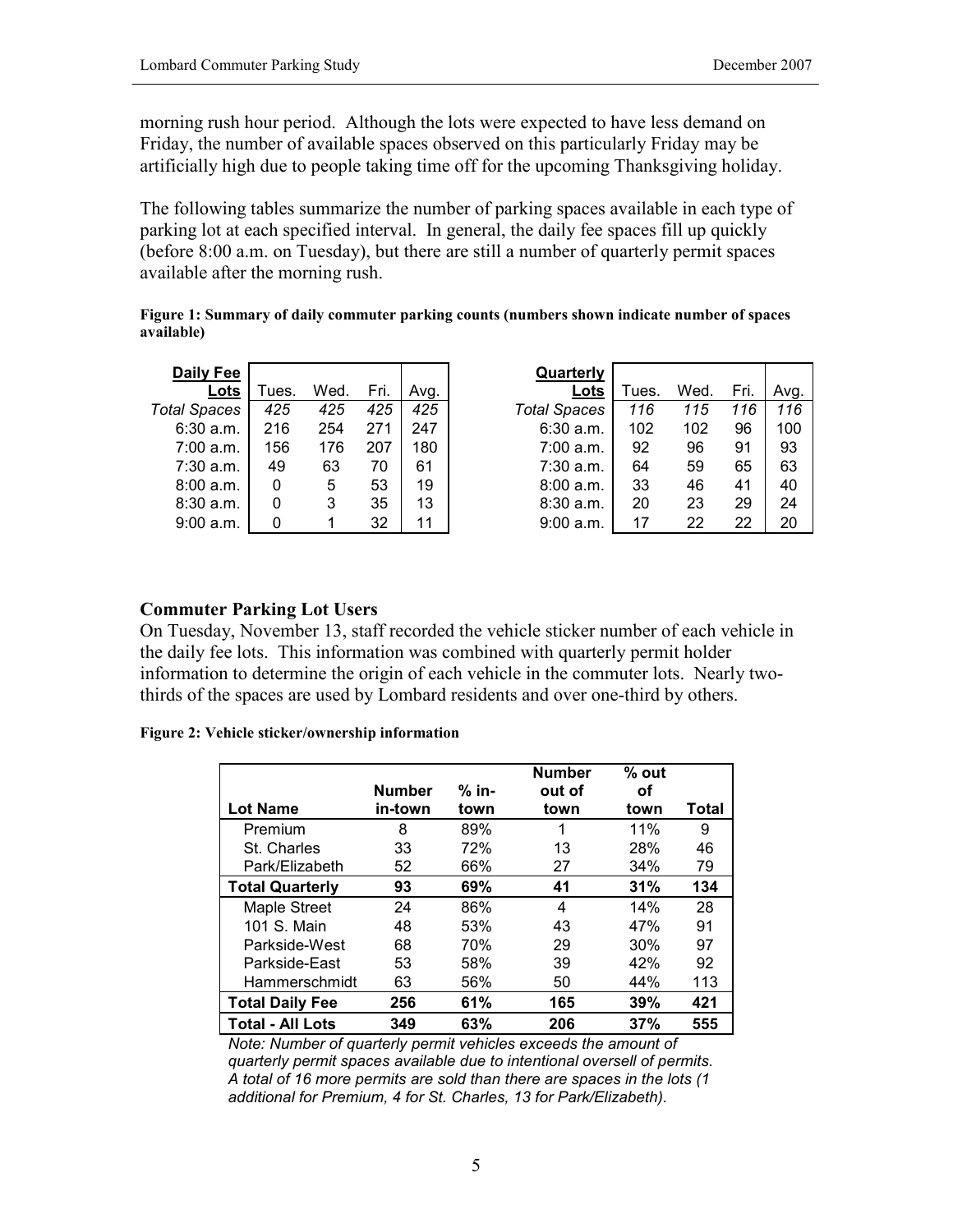### Out-of-Town Users

Of the 206 vehicles without valid Lombard vehicle stickers, 106 are unidentified. These may belong to residents from other towns or Lombard residents without vehicle stickers. However, the remaining 100 had vehicle stickers from other municipalities. The largest representation was from Glen Ellyn (33), York Township/unincorporated DuPage County (16), Addison (15), and Glendale Heights (12).





Some out of town users may choose to park in Lombard because there is no Metra station in their communities or Lombard is generally more convenient. However, some commuters may choose to park in Lombard because, due to Lombard's lower parking fees and Metra's fare structure, it is less costly than taking Metra from other communities further west. The following table shows how a commuter who lives in Glen Ellyn would save \$1.15 on a daily basis or \$281.80 on an annual basis by choosing to board the train in Lombard versus Glen Ellyn.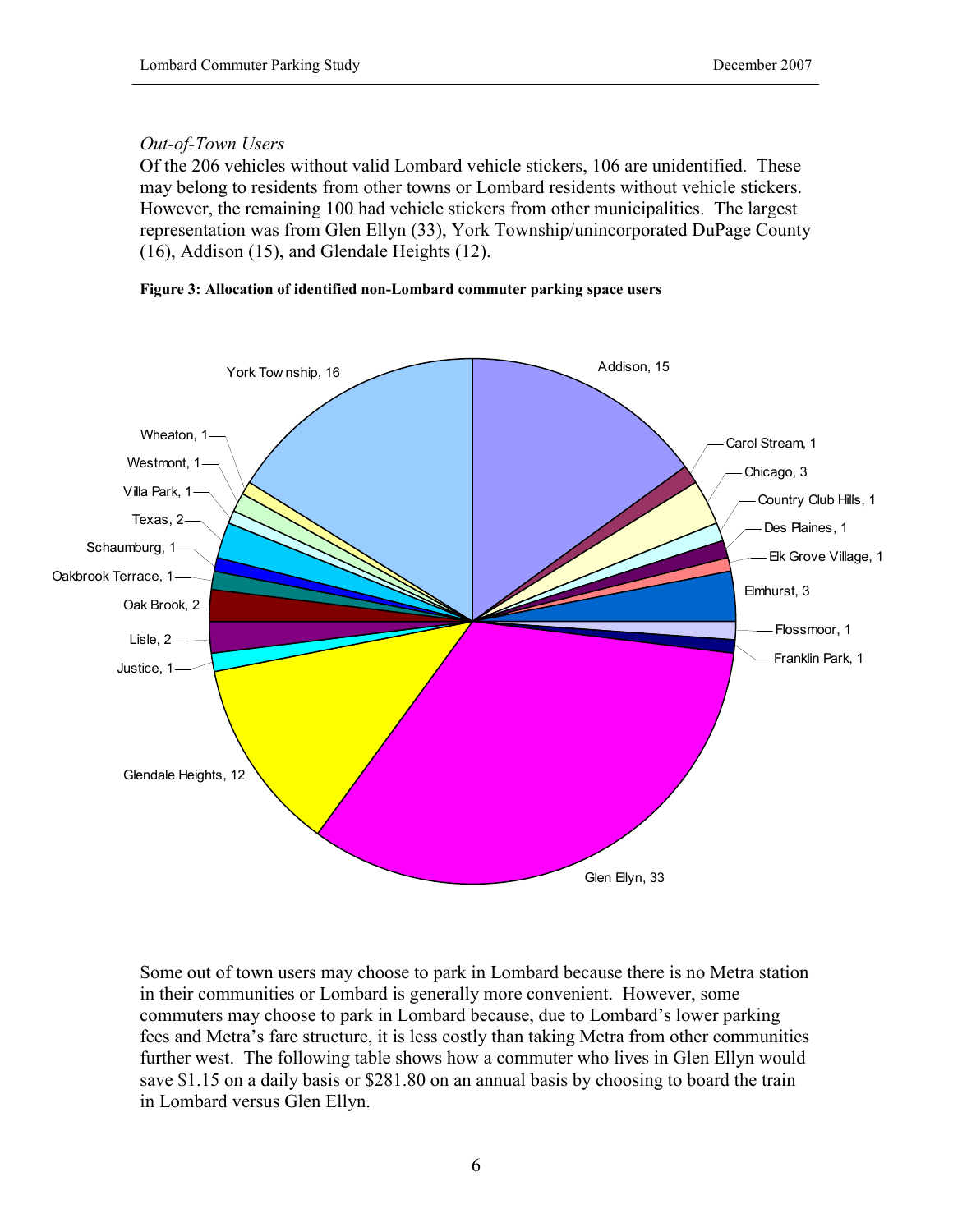|                   |   | Daily<br>train fare |    | Daily<br>parking fee |    | Annual<br>train fare* | Annual<br>parking permit* |        |  |
|-------------------|---|---------------------|----|----------------------|----|-----------------------|---------------------------|--------|--|
| Glen Ellyn        | S | 7.80                | \$ | 1.50                 | \$ | 1.263.60              | S                         | 436.00 |  |
| Lombard           | S | 6.90                | \$ | 1.25                 | \$ | 1,117.80              | S                         | 300.00 |  |
| <b>Difference</b> | S | 0.90                | \$ | 0.25                 | S  | 145.80                | S                         | 136.00 |  |
|                   |   |                     |    |                      |    | Annual                |                           |        |  |
|                   |   | Daily savings       | S  | 1.15                 |    | savings               | S                         | 281.80 |  |

#### Figure 4: Cost savings of parking & boarding Metra trains in Lombard v. Glen Ellyn

Note: The annual costs presented herein assume that the user purchases 12 monthly train tickets and four quarterly parking permits over the course of a year.

#### Commuter Shuttle Service – Pace Route 674

Pace Route 647 (Southwest Lombard) is a commuter shuttle service that does three morning runs to the Metra station and three evening runs from the Metra station. Since there are 10 morning rush trains and eight evening rush trains, this means that potential users must have a very specific schedule that coincides with Pace's schedule in order for the shuttle to be useful to them. The daily fee for riding the shuttle is \$1.25.

On Friday, November 16, staff observed a total of 29 passengers exiting the Pace shuttle. Although this day had a slightly lower number of commuter parkers than the norm (93% of peak), the Pace bus is underutilized. Of the 349 Lombard residents who park in the commuter lots, 107 (31%) live within one block of the Pace route.

There may be any number of reasons why these commuters do not take the bus, such as schedule conflicts, unwillingness to walk any distance, or perceived inconvenience. Regardless of the reasons, the existing Pace commuter shuttle clearly does not meet the needs of most Lombard commuters. Pace is proposing to eliminate all of its commuter shuttle routes (including Route 674) as part of its 2008 budget.

#### Strategies for Increasing Commuter Parking

Ways to address commuter parking are limited to two basic alternatives: physically increasing the number of downtown commuter spaces, or managing the existing supply of spaces.

#### Option 1: Construct additional commuter parking within the downtown

Constructing additional commuter parking within the downtown would obviously increase the available supply of parking spaces. Assuming all necessary land is potentially for sale, possible locations include:

- Expanding the lot at 101 S. Main Street by either constructing a new lot on the south lot or expanding the existing lot toward Parkside
- Expanding the Hammerschmidt lot to the west
- Expanding the Parkside-East lot to the east
- Constructing a deck over the SBC parking lot at 30 N. Main Street
- Constructing a new commuter lot at the former TCF Bank property (23 N. Main)
- Constructing new commuter spaces at 130-144 E. St. Charles Road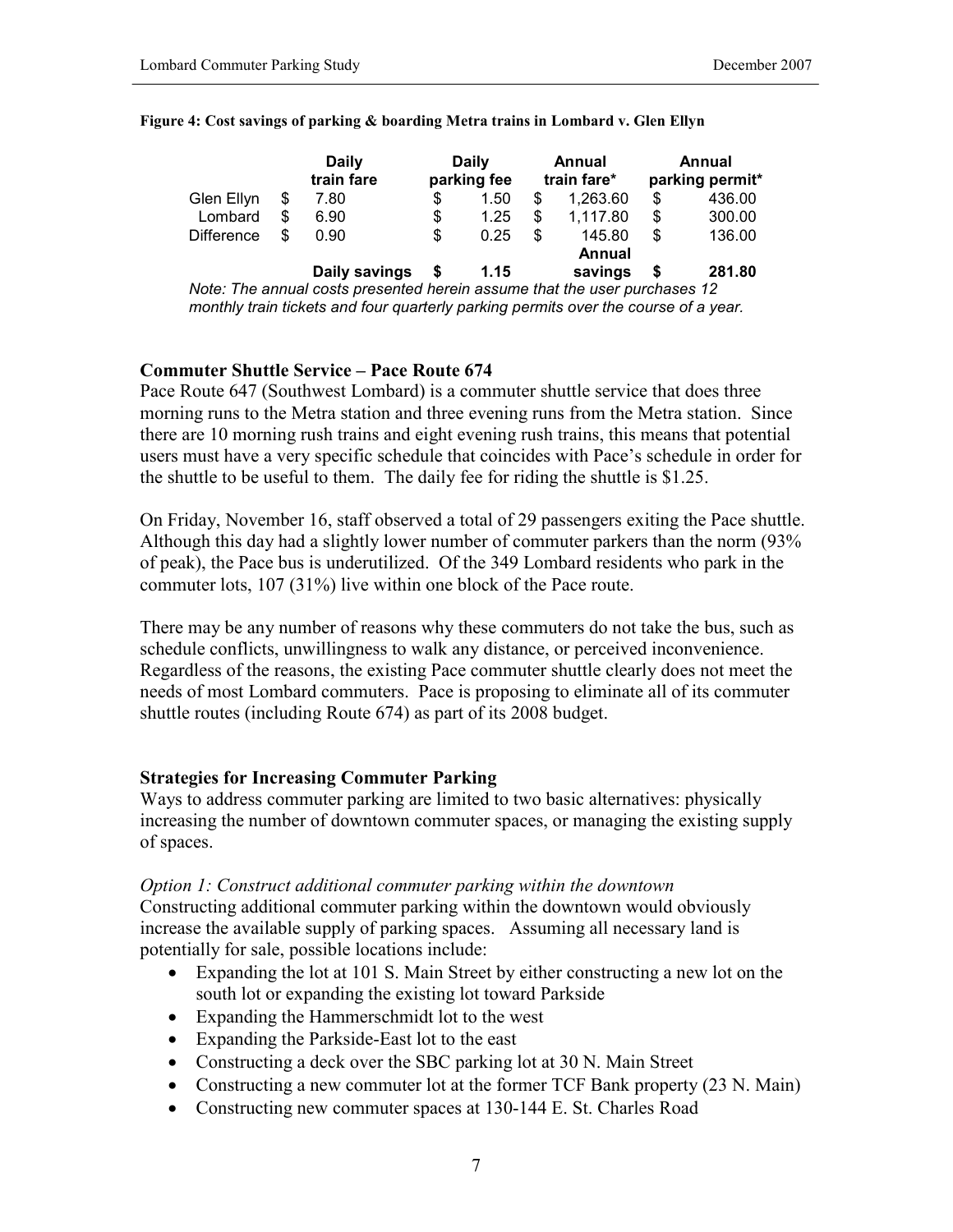|                                   | <b>Estimated</b> |                 | <b>Total</b>          |                                                                                                                                                                                       |
|-----------------------------------|------------------|-----------------|-----------------------|---------------------------------------------------------------------------------------------------------------------------------------------------------------------------------------|
|                                   | Number of        | <b>Assumed</b>  | Rough                 |                                                                                                                                                                                       |
|                                   | <b>New</b>       | <b>Cost Per</b> | <b>Estimated</b>      |                                                                                                                                                                                       |
| Location                          | <b>Spaces</b>    | <b>Space</b>    | Cost                  | <b>Notes</b>                                                                                                                                                                          |
| Parkside-East<br>(expansion)      | 63               | \$6,000         | $\overline{$}378,000$ | No land acquisition necessary.<br>Spaces would be the furthest<br>from the train station (more than<br>1/ <sub>4</sub> mile away)                                                     |
| 101 S. Main Street<br>(expansion) | 64               | \$6,000         | $\overline{$}384,000$ | No land acquisition necessary.<br>Spaces would be lost in the event<br>of a redevelopment.                                                                                            |
| 101 S. Main Street<br>south lot   | 99               | \$6,000         | \$594,000             | No land acquisition necessary.<br>Spaces would be lost in the event<br>of a redevelopment.                                                                                            |
| <b>TCF Bank</b>                   | 51               | \$20,000        | \$1,020,000           | Assumes purchase of property &<br>demolition of building (demolition<br>not included in project cost)                                                                                 |
| AT&T parking deck                 | 41               | \$30,000        | \$1,230,000           | One-story deck over existing lot.<br>Assumes purchase or long-term<br>lease of property (compensation<br>to AT&T not included in project<br>cost).                                    |
| Maple Street South<br>(expansion) | 79               | \$20,000        | \$1,580,000           | Assumes purchase & demolition<br>of 28 W. Ash Street (demolition<br>not included in project cost) long-<br>term lease of First Church of<br>Lombard property. Not in TIF<br>District. |
| Hammerschmidt lot<br>(expansion)  | 92               | \$17,000        | \$1,600,000           | CMAQ 2008 grant funding<br>denied.                                                                                                                                                    |
| 130-144 E. St. Charles<br>Road    | 86               | \$20,000        | \$1,720,000           | Assumes purchase of property &<br>demolition of all buildings<br>(demolition not included in project<br>cost)                                                                         |

#### Figure 5: Rough Cost Estimates for New Commuter Parking (see map, Appendix D)

#### Option 2: Initiate a Park N Ride

The Village could create a Park N Ride, possibly at Yorktown, to serve the large number of commuters on the south side of the Village. Service would need to be frequent in order for it to be an attractive option for daily commuters. If this option is considered, staff recommends that the fare for the bus be cheaper than the cost of parking at the train station. This type of solution could be considered as part of an overall local bus circulator, if the Village Board ever decides to initiate that sort of local transportation service.

#### Option 3: Adjust Commuter Parking Pricing

The Village could increase the user fees for commuter parking spaces to reduce demand, discourage out of town usage, and cover the cost of constructing additional parking and/or a Park N Ride. Lombard residents could be given a discounted rate for quarterly permits, but a discount could not be offered for daily fee spaces using the Village's current collection system.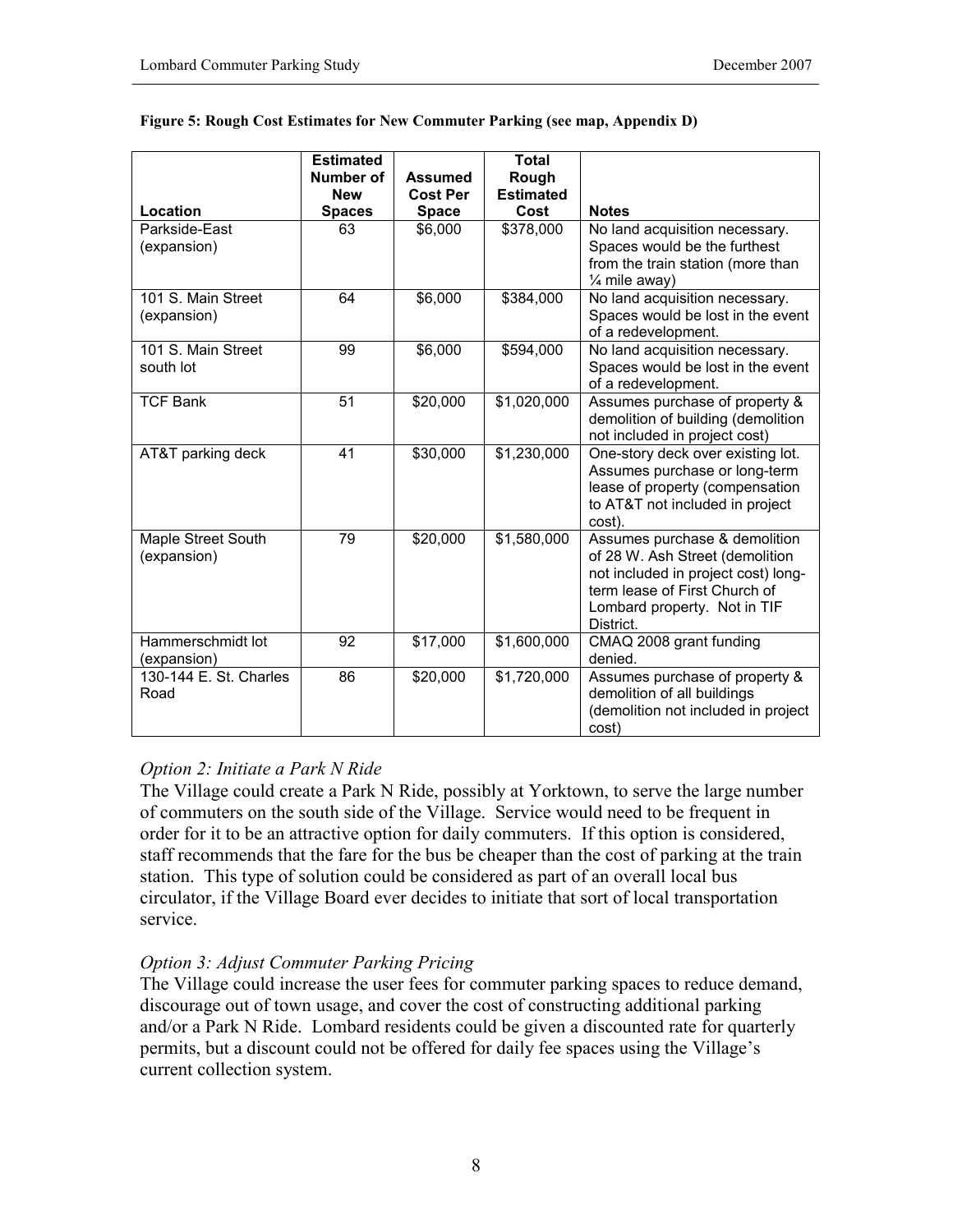# Option 4: Convert Quarterly Permit Lot(s) to Daily Fee Lot(s)

There appears to be a greater demand for daily fee spaces than there is for permit spaces. One or more of the existing permit lots could be converted to a daily fee lot in order to meet this demand. The "first come, first served" system provides for an efficient use of parking, ensuring that the greatest number of spaces are used on a daily basis. However, it puts commuters on later trains at a disadvantage.

Also, under the current fee structure, converting quarterly permit spaces to daily fee spaces could result in a slight financial loss to the Village. With 125 permits sold at \$75 per quarter and 9 permits sold at \$150 per quarter, the 116 existing quarterly permit spaces each generate \$370 per year. In FY2006, daily fee spaces generated an average of \$277 each.

#### Option 5: Initiate Lombard Resident Only Use of Lots

The use of any federal funding prevents the Village from limiting commuter parking to Lombard residents only. However, the Village could give Lombard residents preference in lots that were not built with federal funds or those where grant terms have expired.

The St. Charles Road permit lot was built with a 20-year stipulation that the lot be used for commuter parking purposes, and that agreement remains in effect though 2011. The Hammerschmidt daily fee lot, built in 2004, has a similar 40-year limitation. The three lots adjacent to the railroad tracks (Park/Elizabeth, Parkside-West, and Parkside-East) are on property that is leased from the Union Pacific Railroad (UP). Lease agreements and past correspondence confirm that UP will not allow Lombard residents to be given preference in lots that are wholly or partially on UP property.

This leaves 101 S. Main and the Maple Street South as the only commuter lots that could be potentially converted into resident-only lots. There are also approximately 70 spaces in the Parkside-East lot (those spaces east of Charlotte) that are entirely on Villageowned property. These spaces could be made into Lombard-only lots by either restricting the daily fee spaces to vehicles with a valid Lombard vehicle sticker, or converting the lots to resident-only quarterly permit parking.

#### Issues for Consideration

Prior to making any changes to the Village's current commuter parking supply and policies, there are several significant issues that the Village Board should consider.

#### 1. The amount of unmet demand for commuter parking is unknown.

Although there is a demonstrated demand for some amount additional daily fee parking, it is unknown exactly how many new spaces would be used.

#### 2. The construction of additional parking takes away from the available land for private development within the downtown area.

In 2007, staff submitted an application for CMAQ grant funding to assist with the construction of 92 additional daily fee spaces on the West Hammerschmidt property. The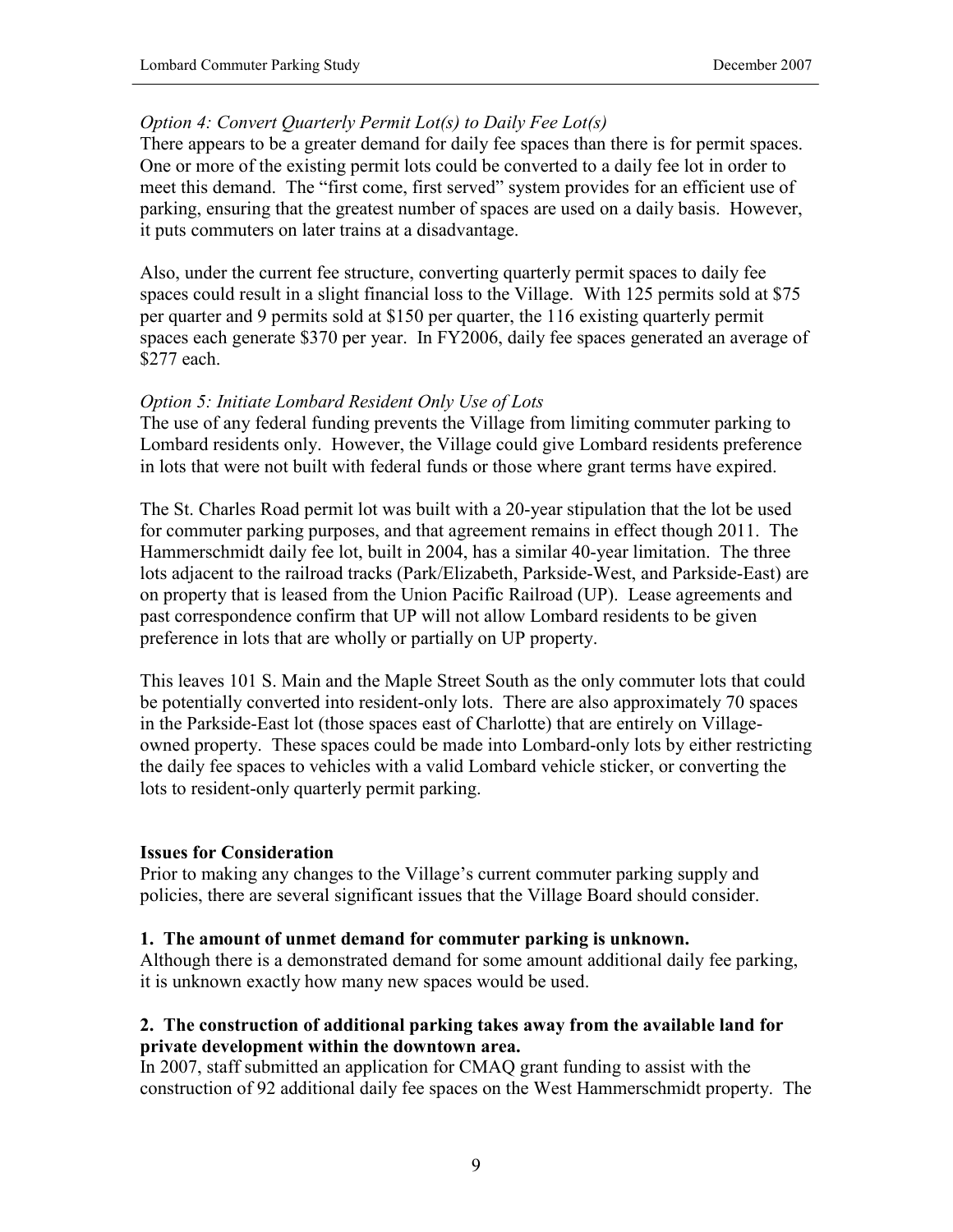total estimated cost for this project was \$1.6 million, or more than \$17,000 per individual space. Assuming that each space is used 240 times per year, it would take 57 years for the Village to recoup its initial investment in the lot (not accounting for interest). Over that same 57-year time period, an 18-unit townhome development on that property could be expected to generate a total of \$24.5 million in property taxes (\$2 million Village share) in addition to providing housing and increasing the market for downtown businesses.

# 3. A significant amount of commuter parking is used by commuters from outside of Lombard.

While there is an obvious need to provide some commuter parking, when considering new construction the Village should determine to what extent it is willing to subsidize commuter parking for the entire region. As stated previously, the use of any state or federal grant funding prevents the Village from limiting commuter parking to Lombard residents only until the terms of the agreement have expired (generally after 20 years).

# 4. Commuter parking solutions should be long-term or permanent.

Currently, the 91-space 101 S. Main Street daily fee parking lot accounts for 17 percent of the Village's commuter parking supply. However, these spaces would be lost if property were to be redeveloped. The addition of new commuter parking will attract a greater number of commuters who are dependent on that parking and should therefore only be provided if the Village is confident the parking will be available on a long-term basis.

The Premium Lot (100 S. Main) is another short-term solution. This lot is currently leased from West Suburban Bank. While the Village could purchase the property, there are environmental contamination issues for which West Suburban Bank is unwilling to assume responsibility. Therefore, the risks to the Village of acquiring the property may be greater than the benefit of providing eight commuter spaces.

# 5. Case Study: Downers Grove

The Village of Downers Grove has a large number of parking spaces in its downtown, many of which are reserved for commuter parking. Nearly all of the commuter parking for the Main Street Downers Grove station is quarterly permit parking (\$80 per quarter). As in Lombard, demand for permits exceeds the number of permits issued. However, residents of incorporated Downers Grove may request to be added to a waiting list. Daily parking passes for the commuter permit lots may be purchased for \$3.00 at the Village Hall on the day of use only. Parking is free on weekdays after noon and on Saturday, Sunday, and major holidays.

A small number of 12-hour meters are available in two on-street lots and within their parking deck for \$3.00 per day (\$0.25 per hour for up to 12 hours). Parking is free on weekdays after 6:00 p.m. and on Sunday and major holidays. The parking deck is also free after 3:00 p.m. and on Saturday. Downers Grove has a dedicated Parking Division to handle the commuter lots and parking deck.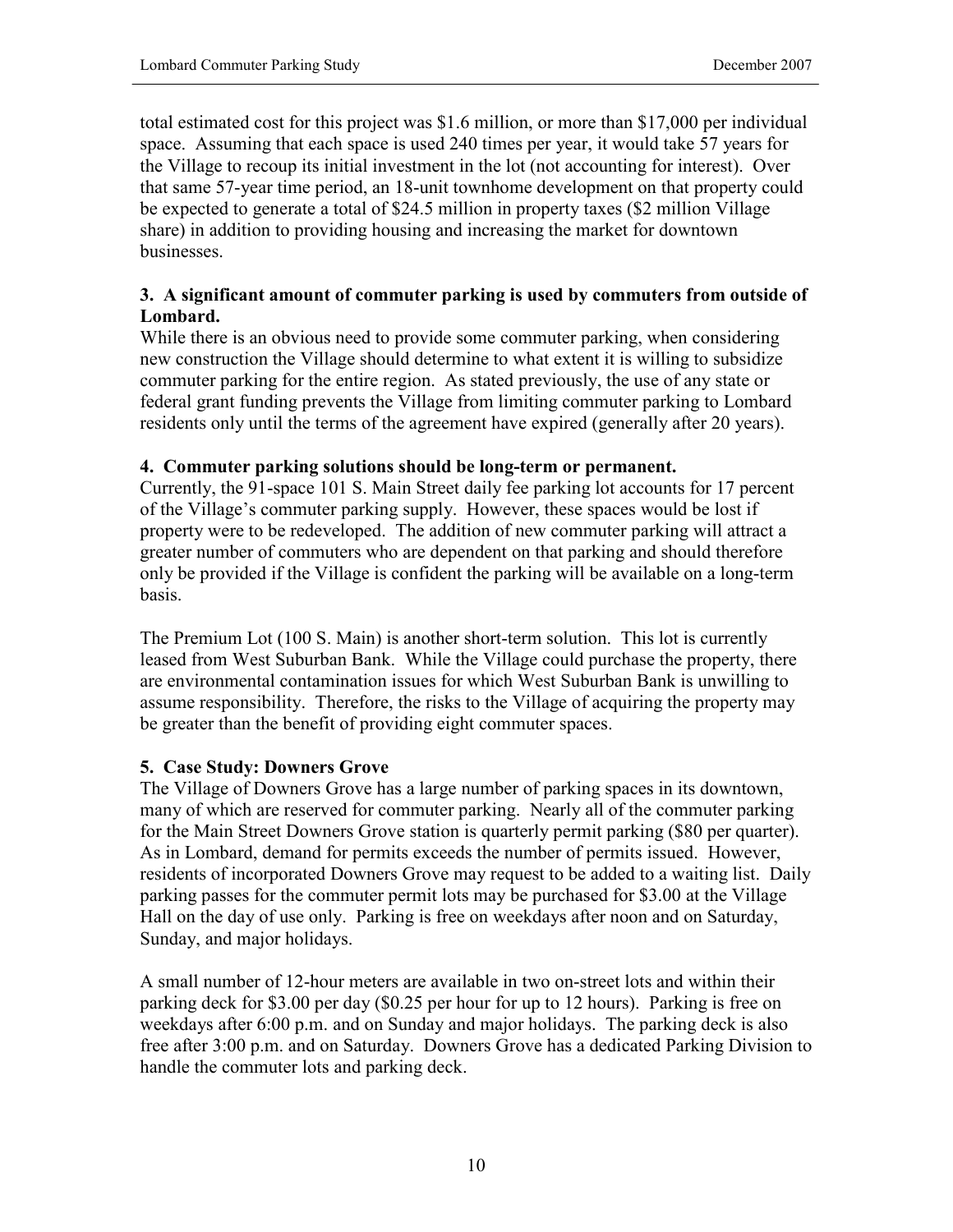

Appendix A: Lombard Commuter Parking Map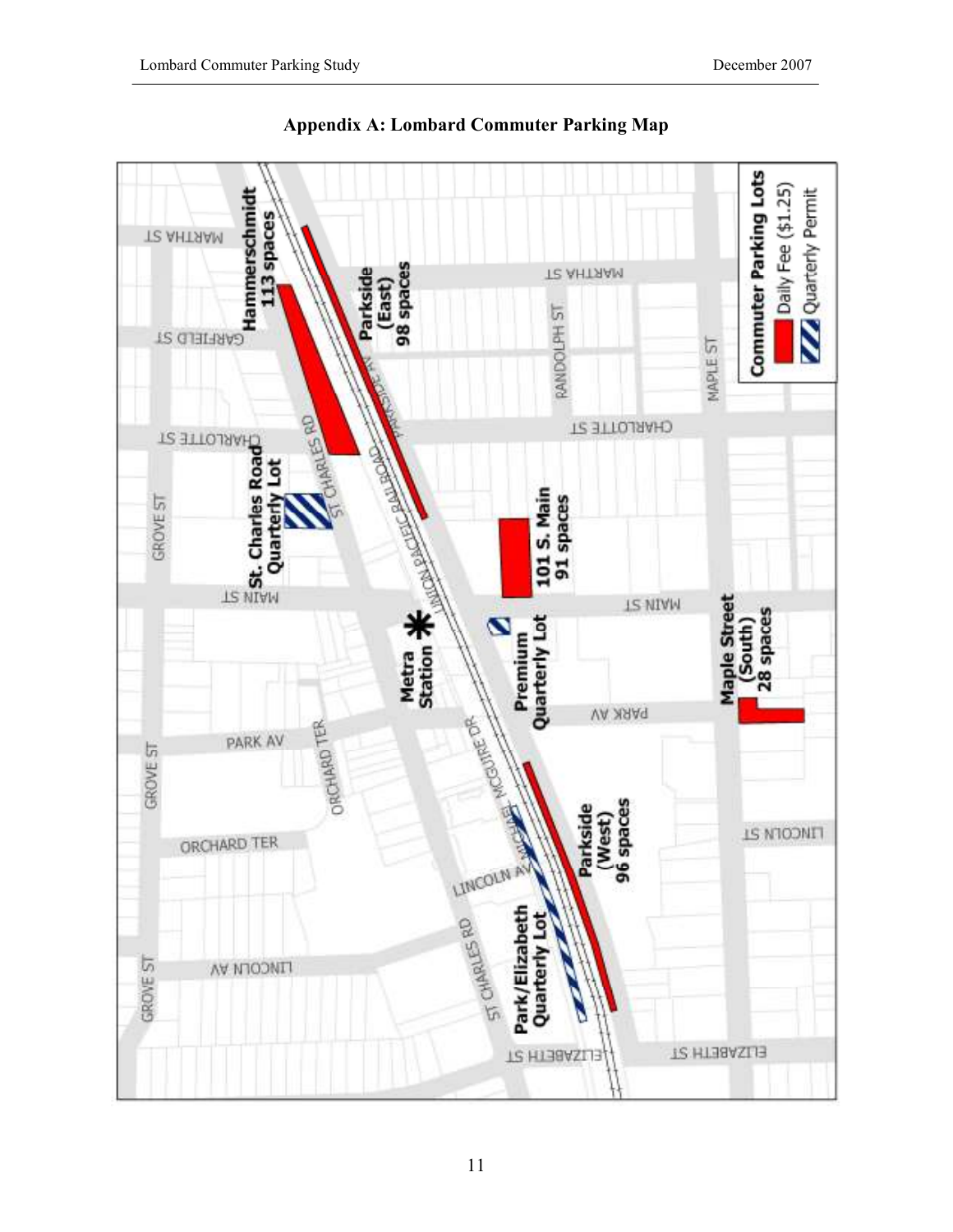# Appendix B: Commuter Parking Lot Daily Counts

for November 13, November 14, & November 16, 2007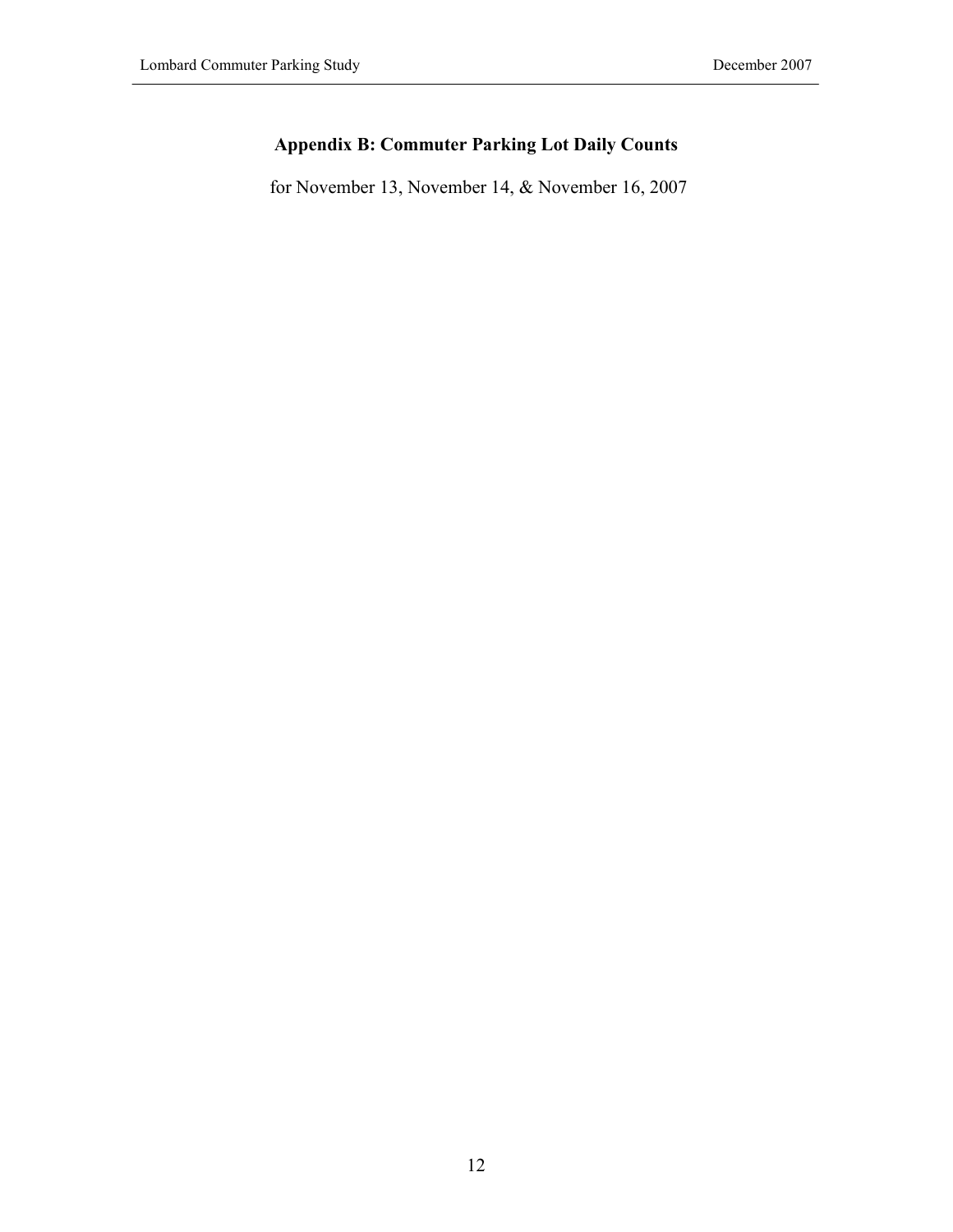| Daily Fee Lots      |       | Parkside (West) |    |      |       | Maple Street (South) |     |      |       | 101 S. Main Street |      |           |       | Parkside (East) |      |        |       | Hammerschmidt |                  |      |      | ADA $(4 P-W)$ |     |                     |
|---------------------|-------|-----------------|----|------|-------|----------------------|-----|------|-------|--------------------|------|-----------|-------|-----------------|------|--------|-------|---------------|------------------|------|------|---------------|-----|---------------------|
|                     | Tues. | Wed.            |    | Ava. | Tues. | Wed.                 | Fri | Avq. | lues. | Wed.               | Fri. | Avq.      | Tues. | Wed.            | Fri. | Avq.   | Tues. | W ed          | Fri.             | Avq. | ūes. | Wed.          | Fri | ∦Avg.               |
| <b>Total Spaces</b> | 92    | 92              | 92 | 92.0 | 28    | 28                   | 28  | 28.0 | 91    | 91                 | 91   | -91<br>.U | 97    | 97              | 97   | 97     |       | 113           |                  | 13.0 |      |               |     | 4.0 <sub>1</sub>    |
| 6:30a.m.            |       |                 |    | 4.0  | 13    | 14                   | 21  | 16.0 | 23    | 56                 | 62   | 47.0      | 72    | 75              | 79   | 75.3   | 102   | 105           | 104 <sub>1</sub> | 103  |      |               |     | $.0$ $\blacksquare$ |
| 7:00a.m.            |       |                 |    | 0.   |       |                      |     | 6.0  |       |                    | 35   | 13.7      | -62   | 61              | 62   | -61    | 93    | 100           | 97               | 96.  |      |               |     | $.0 \mid$           |
| 7:30 a.m.           |       |                 |    | 0.0  |       |                      |     | 0.3  |       |                    |      | 0.0       |       |                 |      | 13.3   | 41    | 55            | 42               | 46.0 |      |               |     | $.0$ $\blacksquare$ |
| 8:00a.m.            |       |                 |    | 0.0  |       |                      |     | 0.3  |       |                    |      | 0.0       |       |                 | 25   | 8.3    |       |               | ົາ               | 10.0 |      |               |     | 0.7 <sub>1</sub>    |
| 8:30 a.m.           |       |                 |    | 0.3  |       |                      |     | 0.3  |       |                    |      | 0.0       |       |                 | 22   | $\sim$ |       |               | 12               | 4.0  |      |               |     | 0.7 <sub>1</sub>    |
| 9:00 a.m.           |       |                 |    | 0.0  |       |                      |     | 0.3  |       |                    |      | 0.0       |       |                 | 22   | $\sim$ |       |               |                  | 3.0  |      |               |     | 0.3                 |

| <b>Quarterly Lots</b> |       | Park/Elizabeth |      |      | Premium    |           |   |     |            | St. Charles Road |    |      | ADA (5 Park, 1 Prem.) |           |   |      |
|-----------------------|-------|----------------|------|------|------------|-----------|---|-----|------------|------------------|----|------|-----------------------|-----------|---|------|
|                       | Tues. | Wed.           | Fri. |      | Avg. Tues. | Wed. Fri. |   |     | Avg. Tues. | Wed. Fri. Avg.   |    |      | Tues.                 | Wed. Fri. |   | Avg. |
| <b>Total Spaces</b>   | 61    | 61             |      | 61.0 |            |           |   | 7.0 | 42         | 42               | 42 | 42.0 | 6                     | 5         | 6 | 5.7  |
| 6:30a.m.              | 50    | 51             | 45   | 48.7 |            |           |   | 7.0 | 40         | 39               | 39 | 39.3 | 5                     | 5         | 5 | 5.0  |
| 7:00 a.m.             | 42    | 47             | 41   | 43.3 |            |           |   | 7.0 | 39         | 37               | 38 | 38.0 | 4                     | 5         | 5 | 4.7  |
| $7:30$ a.m.           | 25    | 29             | 29   | 27.7 |            | 5         | 3 | 4.0 | 32         | 22               | 30 | 28.0 | 3                     | 3         | 3 | 3.0  |
| 8:00a.m.              |       | 20             | 14   | 5.0  | 3          | 3         | 3 | 3.0 | 17         | 20               | 22 | 19.7 | 2                     | 3         | っ | 2.3  |
| 8:30a.m.              | 6     |                | 10   | 9.0  | 2          |           |   | 1.7 | 10         | 9                | 16 | .1.7 | 2                     |           | ◠ | 1.7  |
| 9:00a.m.              | 5     |                | 8    | 8.0  | 0          |           |   | 0.3 | 10         | 9                | 13 | 10.7 |                       |           |   | 1.3  |

|     |     |     | Ava.            |
|-----|-----|-----|-----------------|
| 425 | 425 | 425 | 425             |
| 216 | 254 | 271 | 247             |
| 156 | 176 | 207 | 180             |
| 49  | 63  | 70  | 61              |
| 0   | 5   | 53  | 19              |
| 0   | 3   | 35  | 13              |
|     |     | 32  | 11              |
|     |     |     | Tues. Wed. Fri. |

| <u>Quarterly Lots</u> |
|-----------------------|
| Total Spaces          |
| 6:30 a.m.             |

| <u>erly Lots</u> | Tues. Wed.      |     | Fri. | Avg. |
|------------------|-----------------|-----|------|------|
| ll Spaces        | 116             | 115 | 116  | 116  |
| 6:30 a.m.        | 102             | 102 | 96   | 100  |
| 7:00 a.m.        | 92              | 96  | 91   | 93   |
| 7:30 a.m.        | 64              | 59  | 65   | 63   |
| 8:00 a.m.        | 33              | 46  | 41   | 40   |
| 8:30 a.m.        | 20              | 23  | 29   | 24   |
| n. nn            | , <del>.,</del> | nn  | nn   | nn   |

9:00 a.m.  $17$  22 22 20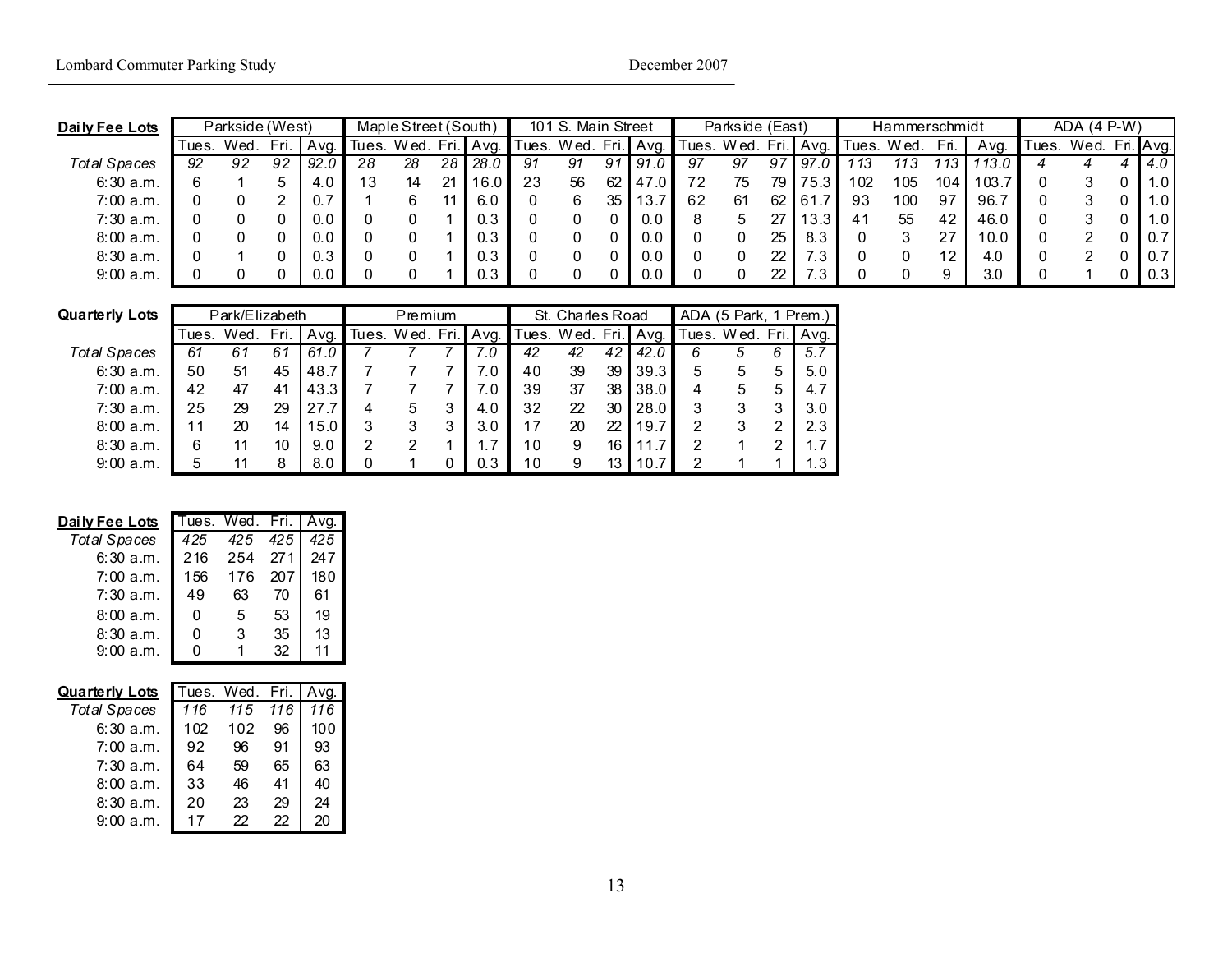

# Appendix C: Commuter Parking User Map (In-Town Only)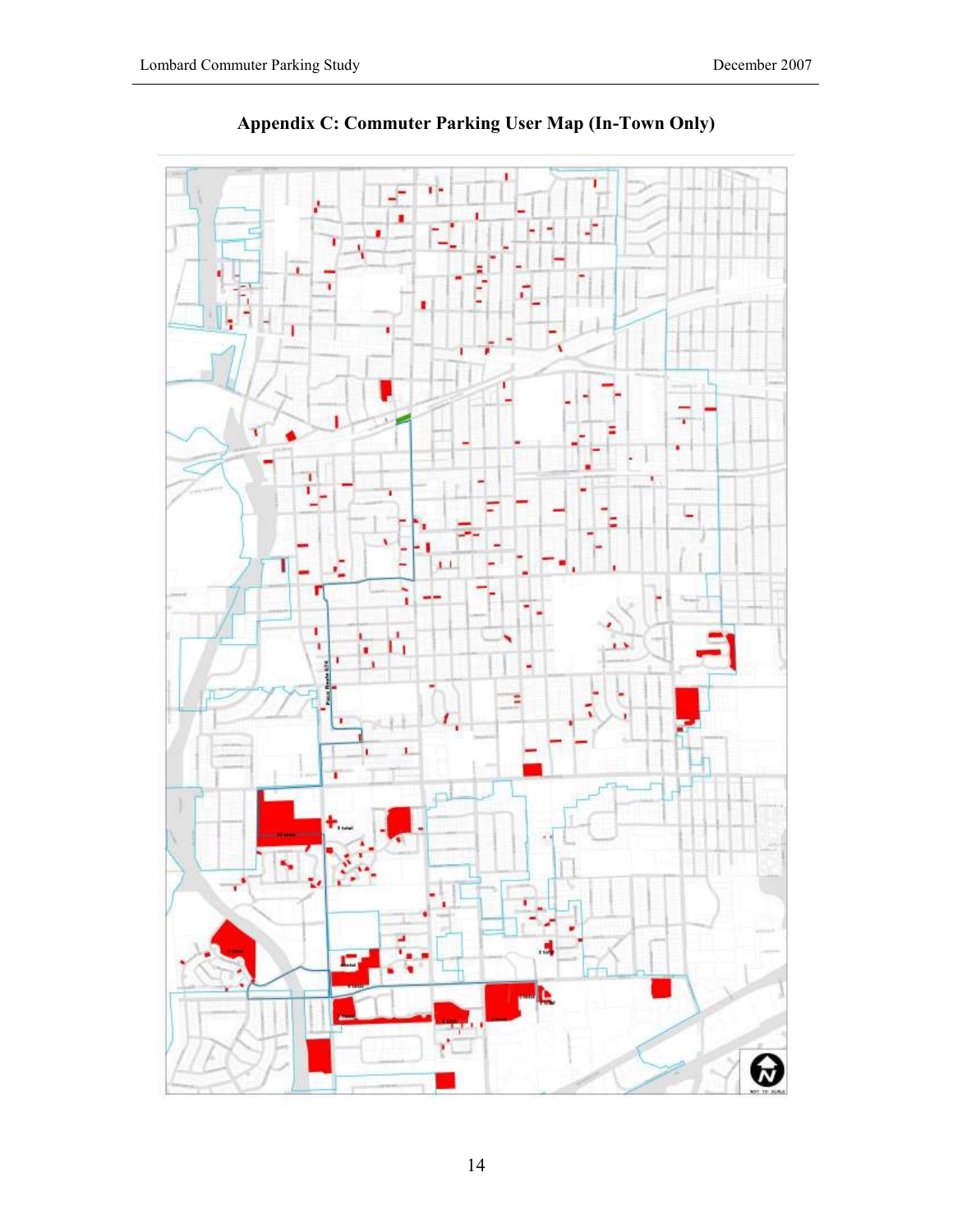

Appendix D: Additional Commuter Parking – Potential Locations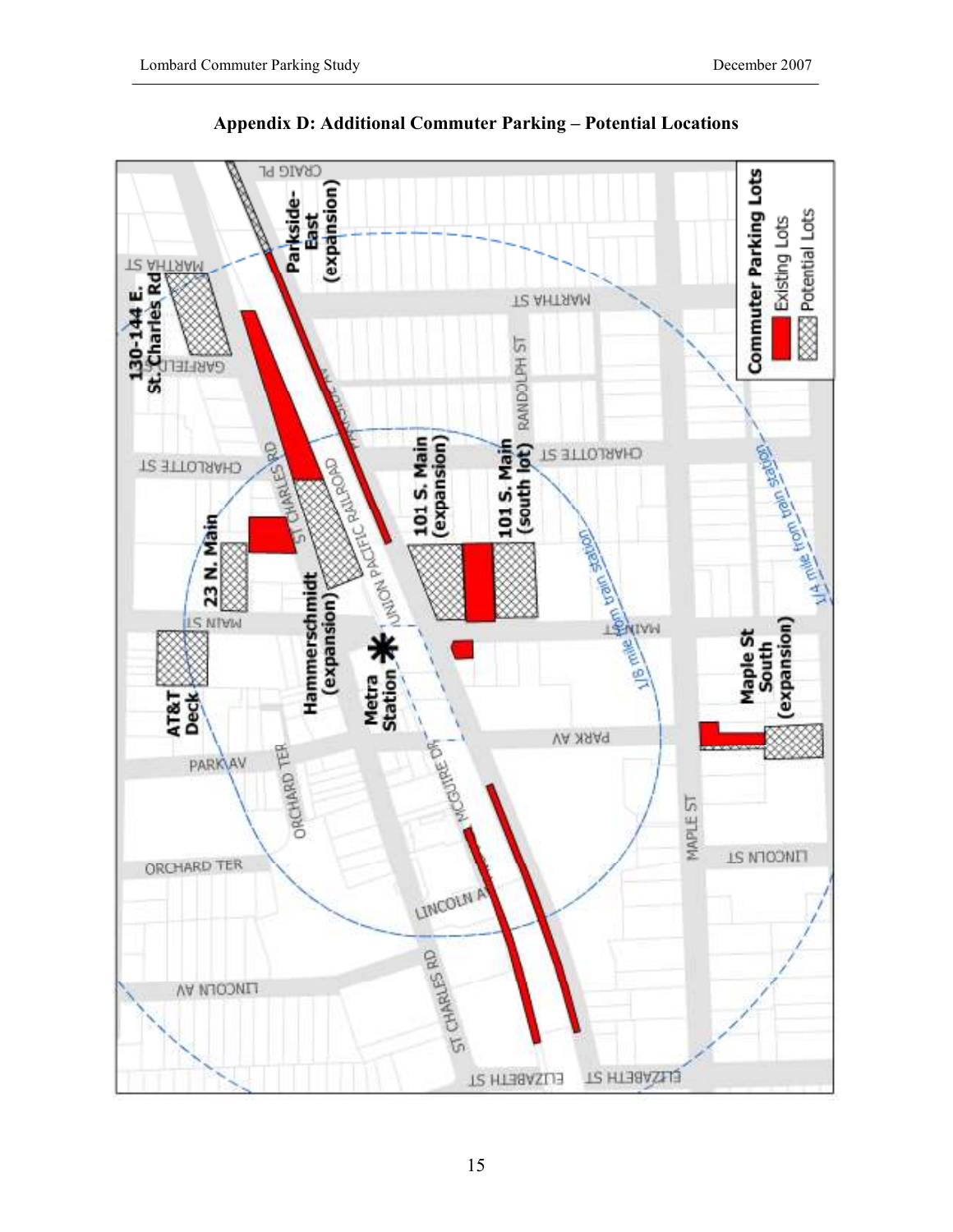|                     |                   |                     | # of                      | <b>Available</b><br><b>Parking for</b> |                    |                |
|---------------------|-------------------|---------------------|---------------------------|----------------------------------------|--------------------|----------------|
| <b>Community</b>    | <b>Population</b> | Ridership<br>(2002) | Commuter<br><b>Spaces</b> | <b>Daily</b><br><b>Commuters</b>       | Fee Per<br>Quarter | Fee Per<br>Day |
| Geneva              | 19,515            | 1,698               | 958                       | 56%                                    | \$<br>80.00        | \$<br>1.25     |
| West Chicago        | 25,690            | 585                 | 344                       | 59%                                    | \$<br>60.00        | \$<br>1.00     |
| Winfield            | 8,718             | 449                 | 300                       | 67%                                    | \$<br>85.00        | \$<br>1.55     |
| Wheaton             | 55,416            | 1,655               | 750                       | 45%                                    | \$<br>60.00        | \$<br>1.00     |
| Glen Ellyn          | 26,999            | 1,665               | 714                       | 43%                                    | \$<br>109.00       | \$<br>1.50     |
| Lombard             | 43,894            | 1,213               | 541                       | 45%                                    | \$<br>75.00        | \$<br>1.25     |
| Villa Park          | 22,517            | 914                 | 490                       | 54%                                    | \$<br>55.00        | \$<br>1.00     |
| Elmhurst            | 42,762            | 1,785               | 1,143                     | 64%                                    | \$<br>50.00        | \$<br>1.00     |
| <b>Berkeley</b>     | 5,245             | 162                 | 132                       | 81%                                    | \$                 | \$<br>1.00     |
| Bellwood            | 20,535            | 221                 | 209                       | 95%                                    | \$                 | \$<br>1.00     |
| Melrose Park        | 23,171            | 109                 | 39                        | 36%                                    | \$<br>60.00        | \$<br>1.50     |
| <b>River Forest</b> | 11,635            | 390                 | 221                       | 57%                                    | \$<br>60.00        | \$<br>1.50     |
|                     |                   |                     |                           |                                        |                    |                |
| Mean                | 25,508            | 904                 | 487                       | 58%                                    | \$<br>69.40        | \$<br>1.21     |
| Median              | 22,844            | 750                 | 417                       | 57%                                    | \$<br>60.00        | \$<br>1.13     |
|                     | 2nd               | 5th                 |                           |                                        | 4th highest        | 5th            |
| Lombard rank        | highest           | highest             | 5th highest               | 10th lowest                            | (out of $10$ )     | highest        |

# Appendix E: Union Pacific West Line Station Information (2002)

Notes: Elburn and La Fox stations opened in 2006, each with 300 parking spaces available for a daily fee of \$1.25. In fall 2006, Lombard had a ridership of 1,281.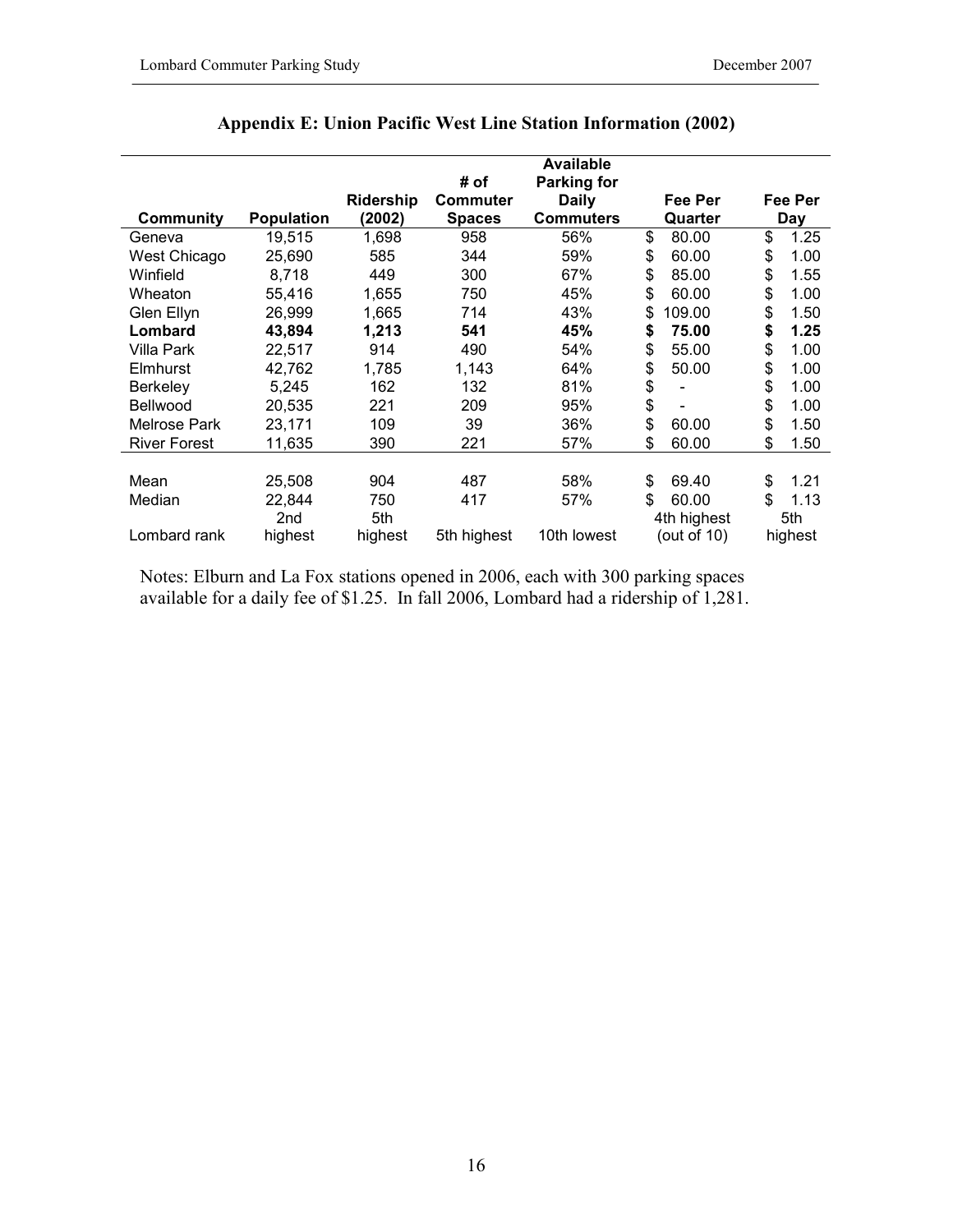# Appendix F: Metra Union Pacific West Schedule